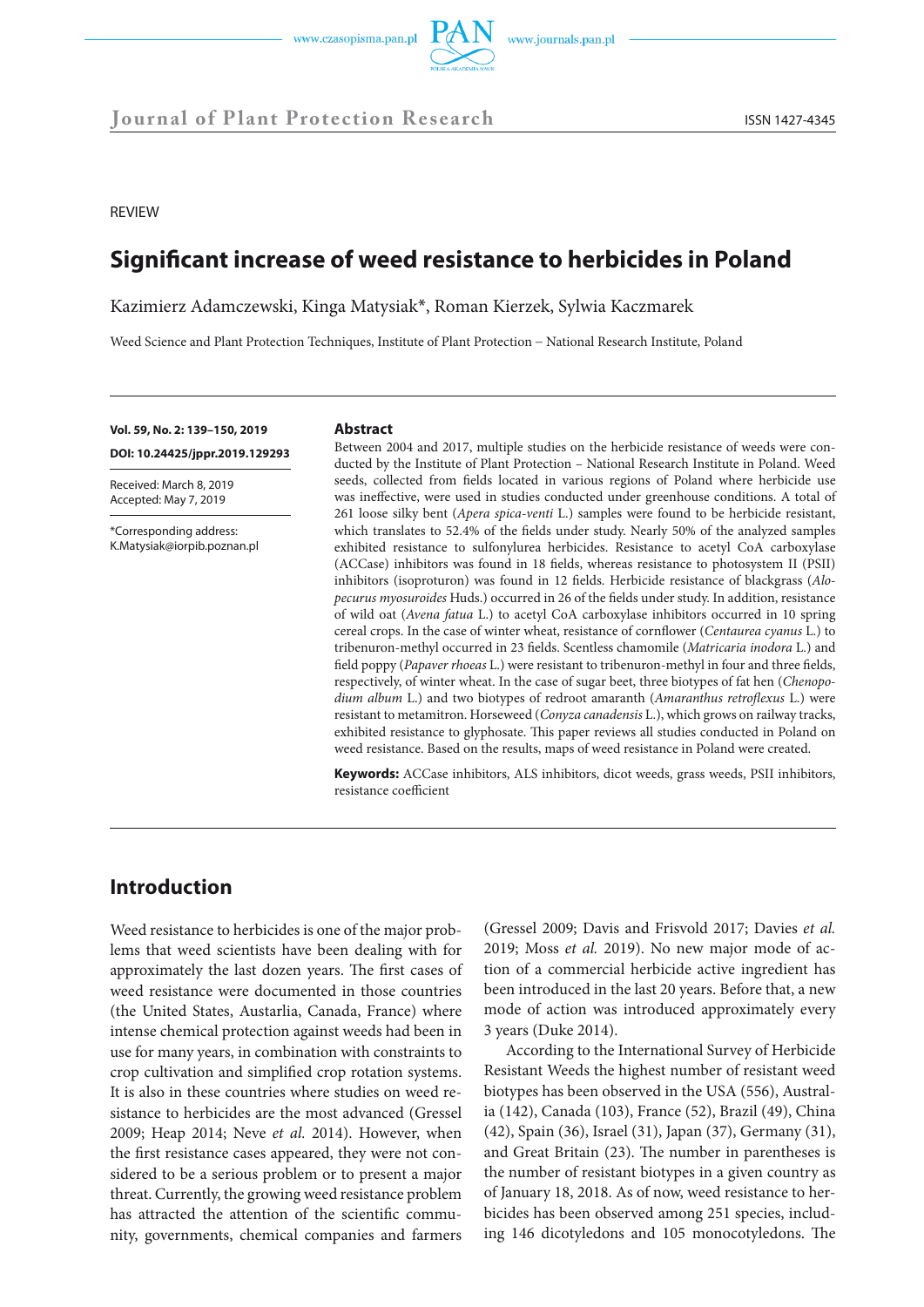problem has now been observed in 91 crop plants in 68 countries. Thus far, resistance to 162 herbicides and to 23 out of 26 modes of action has been observed (Heap 2018). According to the data provided by the Institute of Plant Protection – National Research Institute (IPP – NRI) (recommendations for 2016–2017), in Poland, 149 out of 675 registered herbicides are of the sulfonylurea type, with their mode of action based on 19 active substances. This type constitutes more than 20% of all herbicides used in Polish agriculture.

A similar situation has been observed in other countries with intense farming. Sulfonylurea herbicides are very popular and are widely used; consequently, resistance to acetolactate synthase (ALS) inhibitors is the most common, with 160 cases observed (Norsworthy *et al.* 2014; Mahmood *et al*. 2016; Heap 2018). Such a high number of weed species resistant to that type of herbicide probably results from the fact that sulfonyurea herbicides affect the plant at the beginning of its metabolic pathway. Moreover, the resistance trait is transmitted to this group of herbicides through pollen (Adamczewski and Matysiak 2009; Busi *et al*. 2009). In recent years, an increase in the resistance to glyphosate has been observed. As of now, as many as 32 weed species have been found to be resistant to this specific herbicide. The highest number of resistant species was found in the USA in regions where transgenic soy, cotton and corn are cultivated (Duke and Powles 2008).

The weed mechanism of resistance to ALS has been very well described. The target-site resistance of these herbicides is most often connected with the Pro197 mutation. As a result of this mutation, the amino acid proline in position 197 can be replaced by other amino acids. The Pro197–Ser mutation is the most common mutation in resistant weed biotypes. Many studies (Jander *et al*. 2003; Hull and Moss 2007; Yu *et al*. 2010; Adamczewski and Matysiak 2012) show that by using sulfometron to control the weed biotypes resistant to ALS herbicides, it is possible to determine whether it is mutational or non-mutational resistance. Sulfometuron is a non-selective sulfonylurea herbicide that combats all types of weeds but is not effective against ALS-resistant weeds with Pro197 mutations.

Studies on the herbicide resistance of weeds have been conducted at the Institute of Plant Protection – National Research Institute in Poland (IPP – NRI) for many years. In these studies, researchers assessed the occurrence of resistance in several species, such as loose silky-bent (*Apera spica-venti* L.), blackgrass (*Alopecurus myosuroides* Huds.), scentless chamomile (*Matricaria inodora* L.), wild oat (*Avena fatua* L.), cornflower (*Centaurea cyanus* L.), fat hen (*Chenopodium album* L.), redroot amaranth (*Amaranthus retroflexus* L.), field poppy (*Papaver rhoeas* L.) and horseweed (*Conyza canadensis* L.)*.* The purpose of those just mentioned studies was to draw a map of the occurrence

of herbicide resistance of the most dangerous weeds in Poland and to assess the risk of such resistance spreading. This publication was aimed to summarize the studies on weed resistance to herbicides that were conducted in Poland at the IPP – NRI between 2004 and 2017.

## **Weed resistance identification**

### **Collection of samples**

Weed seeds were collected from across Poland between 2004 and 2017. The seeds were collected from fields where herbicides were ineffective with regard to the control of certain weed species. The samples were collected by the employees of the IPP − NRI, manufacturers of plant protection chemicals, such as Syngenta and Dow AgroSciences, and distributors of plant protection chemicals, such as Procam and Agrii. The samples were collected from multiple locations to represent the whole field or the site where herbicides were found to be ineffective.

Panicles of loose silky-bent were collected in mid-July from fields where, despite the application of herbicides, this species was not controlled effectively, and where crops were cultivated in a monoculture or with crop rotation with the dominance of winter crops. One panicle was collected from each plant. One sample contained more than 50 panicles of loose silky-bent. During the study, almost 500 samples of loose silky-bent were collected. Samples of blackgrass were collected at the beginning of July in selected fields of winter wheat. During the study, 58 blackgrass seed samples were collected. One ear was collected from each plant (50−60 plants in total). Wild oat was collected in mid-July from 34 fields of spring barley or spring wheat from sites where chemical herbicides were ineffective. Forty-eight samples of cornflower were collected from a winter wheat plantation. Twenty-eight samples of fat hen and 22 samples of redroot amaranth were collected from a sugar beet plantation. Twenty-three samples of scentless chamomile and 13 samples of field poppy were collected from a winter wheat plantation, whereas horseweed was collected from railway tracks.

### **Greenhouse studies**

The greenhouse studies consisted of two or three types of experiments. The first stage consisted of the application of one (recommended) dose of herbicides with different mechanisms of control. The purpose of the study was to select samples that did not respond or responded poorly to the applied herbicides and to then use these selected samples in further studies. In the experiments, the resistance of weeds to the following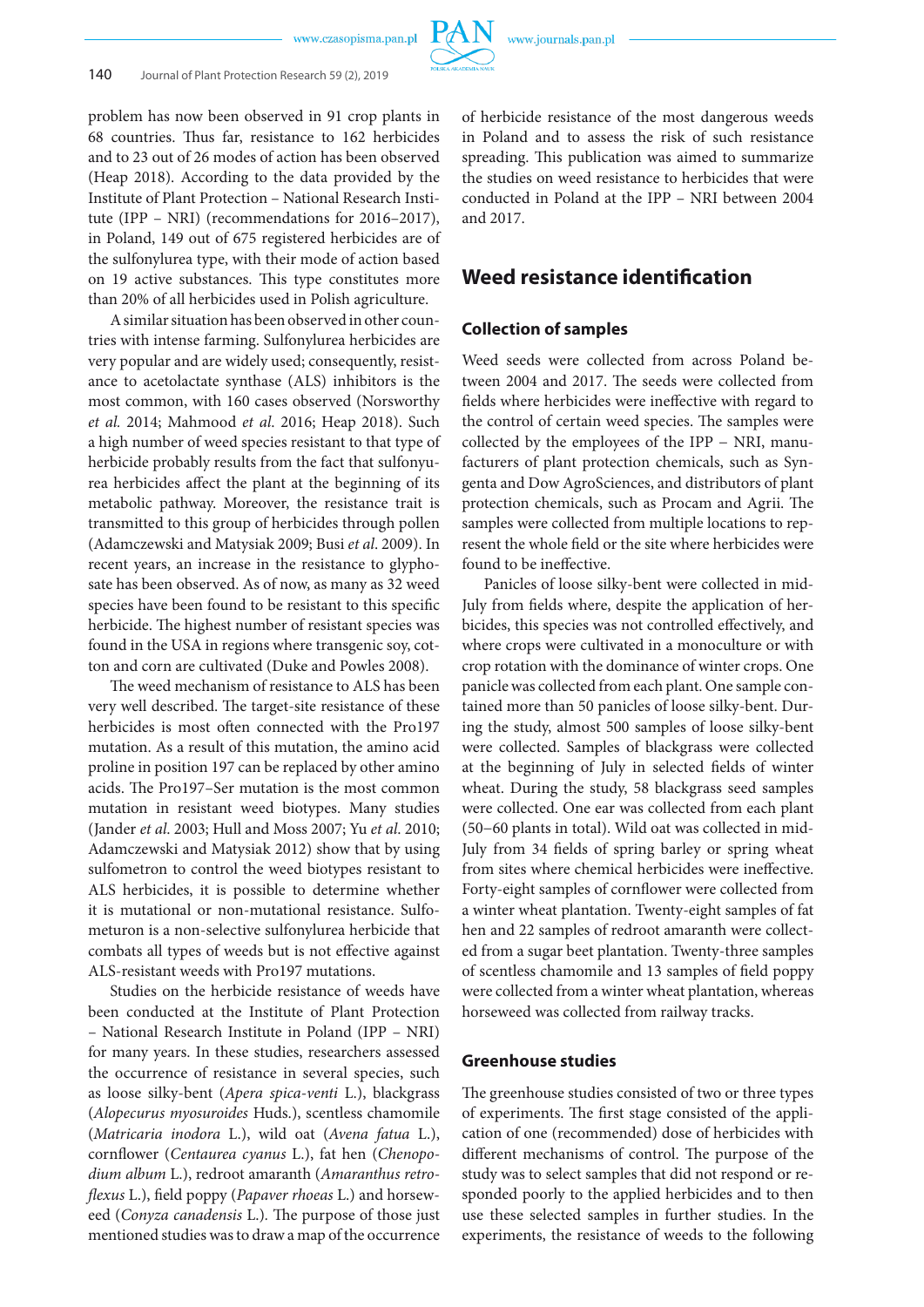**PAN** 

sulfonylurea herbicides was assessed: chlorsulfuron, mesosulfuron + iodosulfuron, sulfosulfuron, pyroxsulam, propoxycarbazone-Na, and tribenuron-methyl. In the first stage of the study, only the recommended dose of the herbicide was applied. In the second stage of the study, the herbicides were applied at four doses: the recommended dose, and double, triple and quadruple doses. For the purpose of calculating the herbicide resistance index, eight doses: 1/4N, 1/2N, 1N, 2N, 4N, 8N, 16N, 32N (N means recommended – normal dose) of the herbicides were applied. In the studies that aimed to determine the type of resistance mechanism to sulfonylurea herbicides, sulfometuron and imazapyr were applied. Both sulfometuron and imazapyr are non-selective herbicides, i.e., they control all types of weeds but are not effective against weeds resistant to sulfonylurea herbicides. This is why these substances are used for the selection of resistant biotypes in molecular studies (Hull and Moss 2007; Yu *et al*. 2010; Adamczewski and Kierzek 2011). Sulfometuron is not effective if a plant contains the Pro197 mutation, whereas imazapyr does not work on weeds with the Trp574 mutation. This is why the application of the above active substances allows us to determine whether we are dealing with a mutational resistance or some other type of resistance. However, using this method, we cannot determine which amino acid was replaced by proline and tryptophan. For that purpose, we needed to conduct molecular studies.

In these studies, the following acetyl CoA carboxylase (ACCase) inhibitors were used: fenoxaprop- -P-ethyl, pinoxaden, and a photosystem II (PSII) inhibitor, i.e., isoproturon. A sensitive biotype, collected from non-agricultural sites where no herbicide treatments had been performed, was used as a standard for each weed species. In the case of loose silky-bent, between 2004 and 2007, a sensitive biotype from Switzerland was used as a standard. The methodological details are specified in the description of the study results for the different weed species.

## **Overview of the results**

#### **Loose silky-bent**

This is one of the most common weeds in winter cereal crops. Due to its mass occurrence, which occurs frequently in more humid years, the weed significantly affects crop yield. It has been estimated that loose silkybent constitutes a problem in 45–55% of winter crops, especially winter wheat and winter triticale. This particular weed is especially important for Polish agriculture from an economic point of view and that is why it has received so much attention in the studies on weed resistance conducted at the IPP – NRI. In Poland, ALS and ACCase inhibitors are commonly used to control loose silky-bent. In addition, though to a lesser degree, PSII inhibitors, such as isoproturon and chlortoluron, are also used.

During a 14-year period (2004–2017), studies on the resistance of loose silky-bent to herbicides were conducted on 498 samples collected from 491 fields. The results presented in Table 1 show that the resistance of loose silky-bent to herbicides was observed in 261 samples, which translates to 52.4% of the fields under study (Table 1). The studies show that the biotypes of loose silky-bent that are resistant to sulfonylurea herbicides are the most common. They were found in more than 50% of the fields under study. In addition to resistance to ALS inhibitors, resistance to ACCase inhibitors was observed in 18 fields, and resistance to PSII inhibitors was found in 12 fields, which translates to 3.6 and 2.4%, respectively, of the fields under study. Most of the studied samples (14) that were resistant to the latter group of herbicides exhibited resistance also to other groups of herbicides (multiple resistance). Four out of 18 samples were resistant to only ACCase inhibitors. In the case of PSII inhibitors, only five out of 12 samples were resistant just to isoproturon. Seven biotypes exhibited multiple resistance, i.e., to both PSII and acetolactate synthase inhibitors. All of the biotypes resistant to ALS inhibitors exhibited multiple resistance. No evidence of simple resistance to this chemical group of herbicides has been found. Resistance to chlorsulfuron was the most common (Table 2). Such a high number of fields with loose silky-bent biotypes resistant to this herbicide probably results from the fact that for years, farmers have been using chlorsulfuron to control weeds, as it is the cheapest herbicide available on the market. Somewhat fewer samples of loose silky-bent were resistant to mesosulfuron + iodosulfuron and sulfosulfuron – 168 and 159 samples, respectively. Among the resistant biotypes of loose silky-bent, 101 samples were resistant to pyroxsulam and 104 were resistant to propoxycarbazone-Na (Table 2).

As can be observed on the map (Fig. 1), the biotypes of loose silky-bent that are resistant to herbicides can be found across Poland. However, herbicide resistance is especially common in the northern regions of Poland, in Warmian-Masurian, Pomeranian and West Pomeranian voivodeships (voivodeship is an administrative region of Poland). It was from these regions that we obtained the most information about the low efficiency of herbicides and thus collected the highest number of samples. Somewhat fewer fields with herbicide-resistant loose silky-bent were observed in Lower Silesia, Silesia, Lubusz, Greater Poland, Masovia and Lublin regions. We can safely assume that herbicideresistant biotypes of loose silky-bent can also be found in other regions of the country. In Lubusz voivodeship,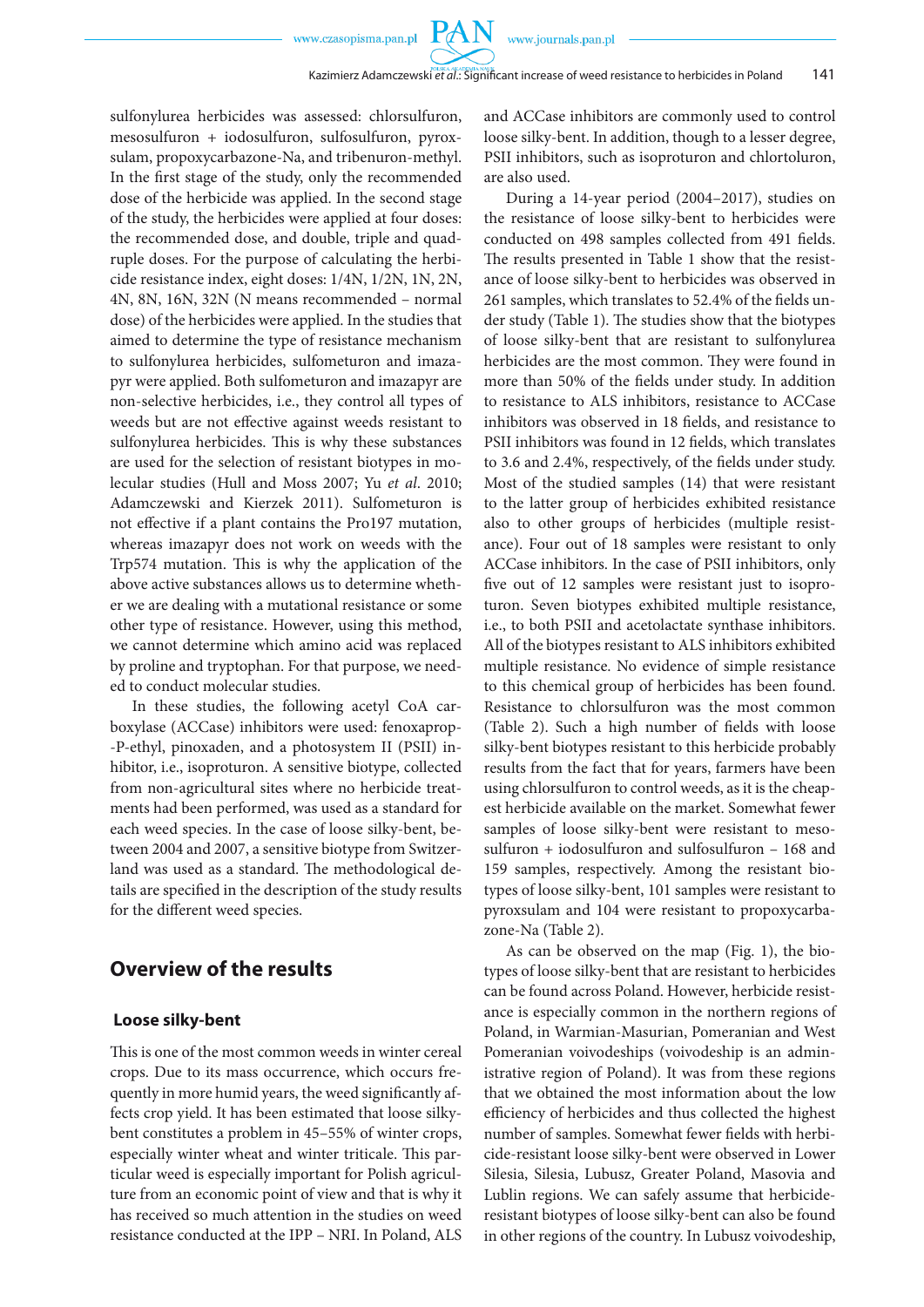

### 142 Journal of Plant Protection Research 59 (2), 2019

**Table 1.** Seed samples of loose silky-bent (*Apera spica-venti* L.) collected from 2004 to 2017 and resistance to herbicides in Poland

| Specification  | Seed samples |           | Biotypes resistant to herbicides |              |            |  |
|----------------|--------------|-----------|----------------------------------|--------------|------------|--|
|                | collected    | resistant | ALS group                        | ACCase group | PSII group |  |
| <b>Numbers</b> | 498          | 261.0     | 252.0                            | $18(14+4)$   | $12(7+5)$  |  |
| $\%$           | 100          | 52.4      | 50.6                             | 3.6          | 2.4        |  |

ALS − acetolactate synthase; ACCase − acetyl CoA carboxylase; PSII − photosystem II

**Table 2**. Number of loose silky-bent (*Apera spica-venti* L.) biotypes resistant to four doses of five acetolactate synthase (ALS) herbicides in Poland

| <b>Herbicides</b>           | Number of resistant Apera spica-venti |    |    |    |       |  |
|-----------------------------|---------------------------------------|----|----|----|-------|--|
|                             | 1 <sub>N</sub>                        | 2N | 3N | 4N | Total |  |
| Chlorosulfuron              | 36                                    | 40 | 46 | 74 | 196   |  |
| Sulfosulfuron               | 31                                    | 38 | 42 | 48 | 159   |  |
| lodosulfuron + Mesosulfuron | 30                                    | 35 | 50 | 53 | 168   |  |
| Pyroxysulam                 | 25                                    | 21 | 25 | 30 | 101   |  |
| Propoxycarbazone-Na         | 23                                    | 22 | 28 | 31 | 104   |  |

N – normal (recommended) dose



**Fig. 1.** Distribution of loose silky-bent (*Apera spica-venti* L.) resistant biotypes to herbicides in Poland (the bigger the circle, the more cases of resistance)

there are many fields with herbicide-resistant biotypes of this weed, especially in winter wheat fields with a small area of up to 1 ha.

To determine in which regions of the country the herbicide resistance index of loose silky-bent was the highest and whether the resistance mechanism varied, we had to conduct appropriate studies. For this purpose, we selected 10 biotypes from different regions of Poland that showed the highest resistance to sulfonylurea herbicides in the first stage of the studies.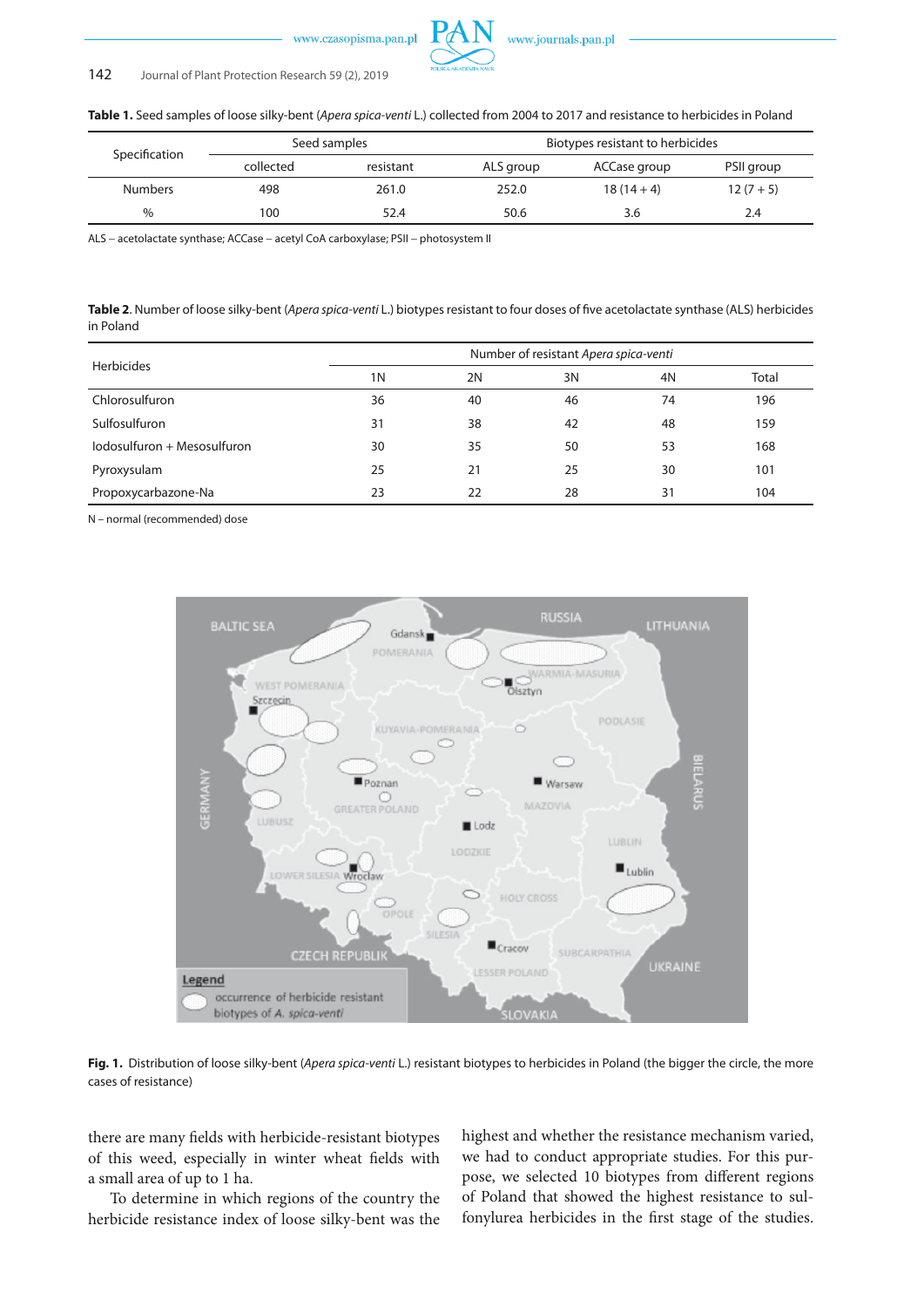In the experiments, three herbicides: chlorosulforon, sulfometuron and imazapyr were applied at eight doses from 1/4N to 16N where N means recommended – normal dose. The analysis of the results in Table 3 clearly shows that the resistance index of loose silkybent to chlorosulfuron depended on the place of origin. The biotypes of loose silky-bent from the Lublin region, Silesia and Greater Poland exhibited the lowest resistance index. The biotypes of loose silky-bent from the Lubusz region and Lower Silesia were slightly more resistant. The most resistant biotypes of loose silkybent were found in Western Pomerania, Pomerania and Warmia-Masuria. Such a high level of resistance in those regions probably resulted from the extensive use of sulfonylurea herbicides in combination with monocultural cultivation of wheat or a very high percentage of winter cereal crops in rotation.

Our studies on the resistance of loose silky-bent to sulfonylurea herbicides, conducted between 2004 and 2017, show that this is the most common type of resistance (Adamczewski and Kierzek 2007), whereas resistance to ACCase inhibitors and isoproturon is less common (Adamczewski and Matysiak 2010; Adamczewski *et al*. 2017). Such a high number of fields with herbicide-resistant biotypes of loose silky-bent in the northern parts of Warmian-Masurian and Pomeranian voivodeships, as well as in the southern parts of West Pomeranian voivodeship, probably results from the fact that in these regions, there are many large farms that focus mainly on cereal crops and which have been using chlorsulfuron, i.e., the cheapest herbicide, for many years, in combination with the simplification of cultivation methods. The results also show that the resistance of loose silky-bent to sulfonylurea herbicides in Poland is not observed in individual fields but rather, throughout certain regions. This dangerous phenomenon is also widely described by our neighbouring countries (Soukup *et al.* 2006; Massa and Gerhards 2011).

### **Blackgrass**

This plant is one of the major weeds in many western European countries. In Poland, a growing infestation of this weed has been observed for years. The weed prefers good, compact, clayey soil, as well as redzinas that are rich in nutrients and moderately moist. In Poland, blackgrass infests winter and spring cereal crops, as well as winter rape, sugar beet and legumes. Its mass occurrence has been observed in the Pomeranian

**Table 3.** Detection parameters of susceptible (S) and resistant (R1–R10) biotypes of loose silky-bent (*Apera spica-venti* L.) to three active ingredients in Poland

|                                                               | Chlorosulfuron                |         | Sulfometuron                  |       | Imazapyr                      |       |
|---------------------------------------------------------------|-------------------------------|---------|-------------------------------|-------|-------------------------------|-------|
| Biotypes (Locality)                                           | $ED_{50}$ *                   | $R/S**$ | $\mathsf{ED}_{\mathsf{50}}$   | R/S   | $ED_{50}$                     | R/S   |
| S (standard)                                                  | 8.78<br>$(7.12 - 10.42)$ ***  |         | 28.78<br>$(25.09 - 32.69)$    |       | 22.31<br>$(19.63 - 25.07)$    |       |
| R1<br>(Biłgoraj – Lublin voivodeship)                         | 76.21<br>$(73.13 - 79.32)$    | 8.68    | 32.23<br>$(29.64 - 34.83)$    | 1.12  | 24.32<br>$(22.32 - 26.34)$    | 1.09  |
| R <sub>2</sub><br>(Sośnicowice – Silesia voivodeship)         | 89.67<br>$(87.12 - 92.28)$    | 10.21   | 31.62<br>$(29.98 - 33.26)$    | 1.10  | 25.26<br>$(23.89 - 26.63)$    | 1.13  |
| R <sub>3</sub><br>(Szczepanów – Lower Silesia voivodeship)    | 163.48<br>$(159.36 - 167.60)$ | 18.62   | 694.17<br>$(689.36 - 698.94)$ | 24.12 | 25.66<br>$(23.48 - 27.85)$    | 1.20  |
| R <sub>4</sub><br>(Ośno Lubuskie – Lubusz voivodeship)        | 154.89<br>$(152.25 - 157.51)$ | 17.64   | 525.24<br>$(522.68 - 527.84)$ | 18.25 | 26.10<br>$(24.28 - 27.92)$    | 1.17  |
| R <sub>5</sub><br>(Szczepankowo – Greater Poland voivodeship) | 112.21<br>$(109.06 - 115.35)$ | 12.78   | 31.08<br>$(28.36 - 33.86)$    | 1.08  | 24.76<br>$(22.16 - 27.36)$    | 1.08  |
| R <sub>6</sub><br>(Darskowo – West Pomerania voivodeship)     | 262.61<br>$(258.98 - 266.24)$ | 29.91   | 806.13<br>$(803.21 - 809.15)$ | 28.01 | 26.77<br>$(24.17 - 29.38)$    | 1.13  |
| R7<br>(Karwice – West Pomerania voivodeship)                  | 328.46<br>$(325.12 - 329.80)$ | 37.41   | 34.82<br>$(30.98 - 38.56)$    | 1.21  | 25.21<br>$(22.68 - 27.75)$    | 1.13  |
| R <sub>8</sub><br>(Mareza - Pomerania voivodeship)            | 225.21<br>$(223.36 - 227.08)$ | 25.65   | 608.81<br>$(605.62 - 611.21)$ | 21.15 | 25.66<br>$(23.46 - 27.86)$    | 1.15  |
| R <sub>9</sub><br>(Galiny – Warmia-Masuria voivodeship)       | 262.96<br>$(258.75 - 267.18)$ | 29.95   | 32.12<br>$(30.56 - 33.68)$    | 1.12  | 798.56<br>$(796.14 - 800.95)$ | 35.79 |
| R <sub>10</sub><br>(Gesie Góry – Warmia-Masuria voivodeship)  | 353.40<br>$(349.16 - 357.64)$ | 40.25   | 985.72<br>$(980.36 - 991.18)$ | 34.25 | 810.74<br>$(806.75 - 814.74)$ | 36.35 |

\*50% effective dose

\*\*resistance coefficient

\*\*\*lower and upper bound at 95% level of confidence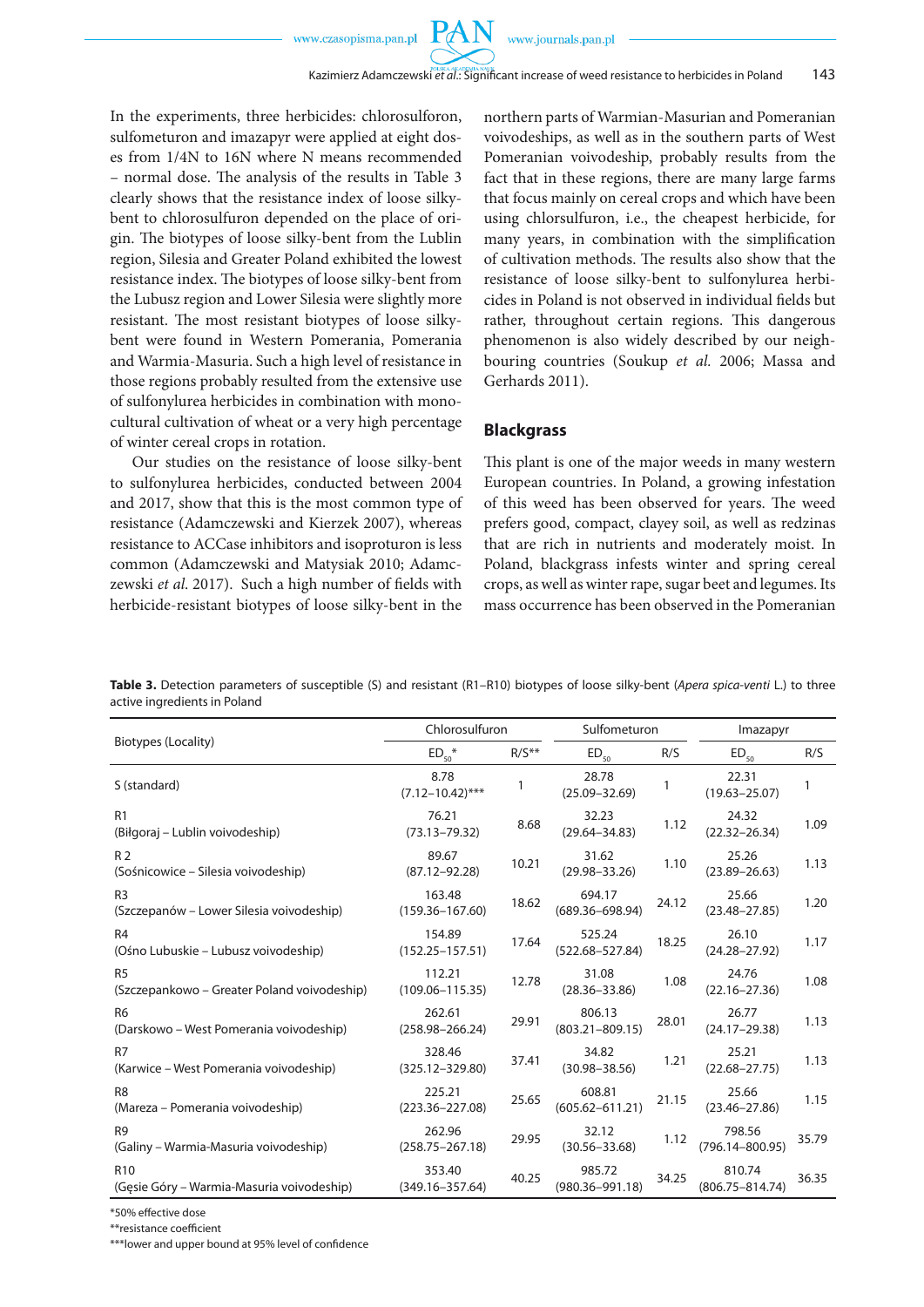

### 144 Journal of Plant Protection Research 59 (2), 2019

region, the northeastern part of the Warmian-Masurian voivodeship, the Lubusz region, as well as in Lower Silesia and Opole voivodeships. It has been estimated that in Poland, blackgrass infests between 250 and 350 thousand ha of land where its population should be controlled.

Both ALS and ACCase inhibitors are commonly used to control blackgrass. In Europe, the first herbicide-resistant biotypes of blackgrass were recorded in 1982 in Great Britain. It has been estimated that in England, herbicide-resistant populations of blackgrass occur across an area of approx. 1 million ha (Moss and Cussans 1985; Délye *et al*. 2003; Moss *et al*. 2003; Délye 2005; Délye *et al*. 2007; Moss *et al*. 2007; Moss *et al*. 2011). The occurrence of sulfonylurea-resistant blackgrass has also been observed in Poland (Adamczewski *et al*. 2010; Adamczewski *et al*. 2016). In countries where herbicide resistance is highly problematic, many experiments have aimed to develop a programme for the control of resistant blackgrass biotypes (Cavan *et al*. 2000; Chauvel *et al*. 2001; Moss *et al*. 2007; Petersen and Rosenhauer 2014).

During the eight years of the study, 58 blackgrass seed samples were collected from fields where farmers used herbicides and obtained poor or very poor results in terms of weed control. Experiments conducted under greenhouse conditions showed that some biotypes could not be controlled using iodosulfuron + mesosulfuron and exhibited very high resistance (Adamczewski *et al*. 2010). From studies (Hull and Moss 2007; Yu *et al*. 2010) which show that by using sulfometuron (a nonselective herbicide that does not work on plants with Pro197 mutations), one can establish the ALS herbicide resistance mechanism and determine whether it is mutational or metabolic resistance.

The results obtained between 2010 and 2014 have already been published (Adamczewski *et al*. 2016). The above-mentioned publication also included a map of the occurrence of blackgrass biotypes resistant to herbicides. The aim of our publication is to summarize the results of an 8-year study conducted between 2010 and 2017. Figure 2 shows the occurrence of resistant biotypes of blackgrass in Poland. The map shows that blackgrass resistance occurred mostly in the northern and western parts of the country. During the 8 years of study, herbicide-resistant populations were found in 26 fields. In comparison with the period between 2010 and 2014, a significant increase in the population of herbicide-resistant blackgrass biotypes is clearly visible. Such rapid growth is probably due to the application of a no-till system, as well as the maturation biology of blackgrass. The seeds of this weed are relatively large and mature very rapidly, falling to the ground during the dough and milk growth stages of wheat, so that during harvest,



**Fig. 2.** Distribution of blackgrass (*Alopecurus myosuroides* Huds.) resistant biotypes to herbicides in Poland (the bigger the circle, the more cases of resistance)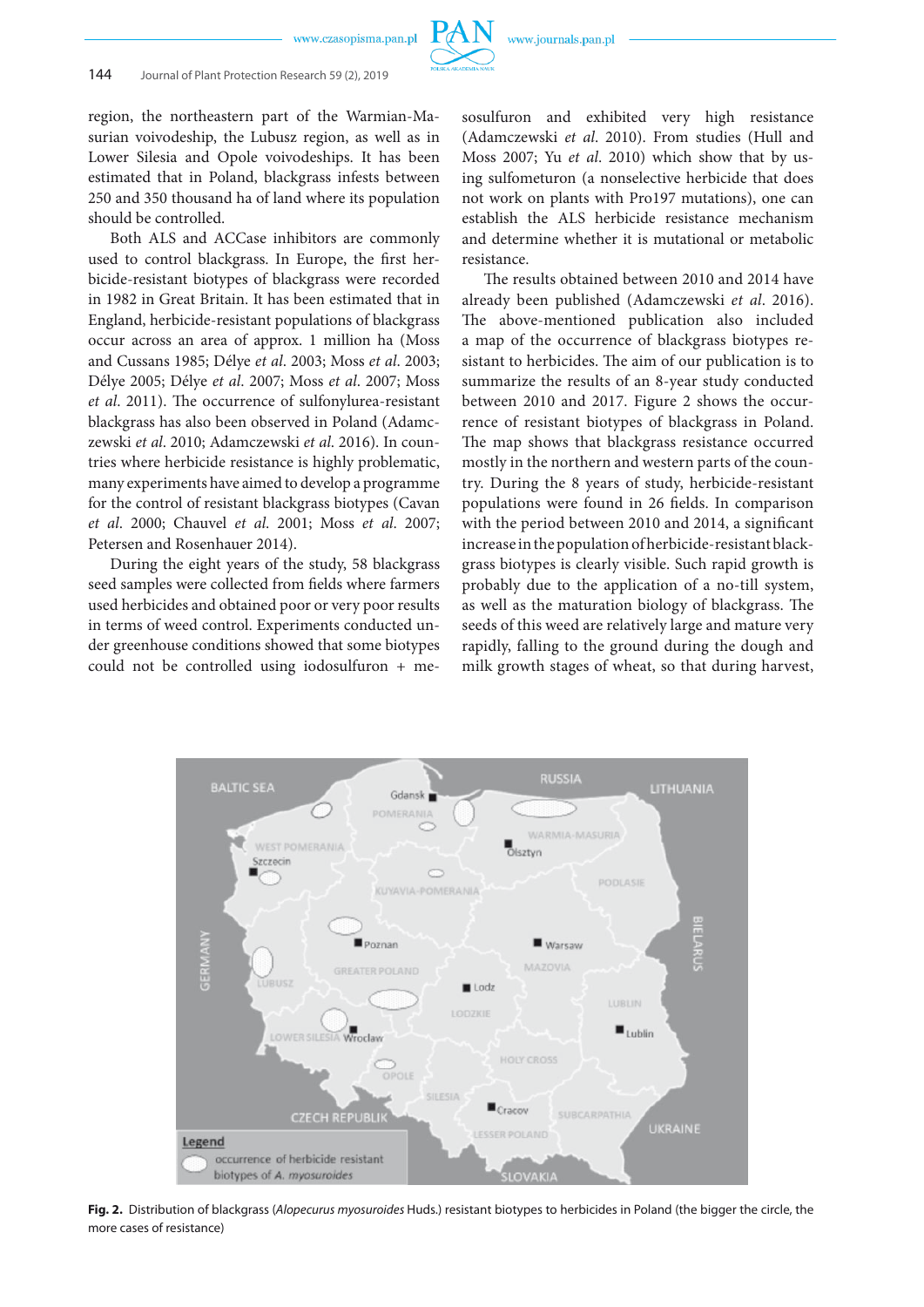the ears do not contain any grains. Due to the no-till system, the only grains that germinate are those that fall to the ground.

In western Europe, resistance to ACCase inhibitors is the dominant type of resistance (Délye *et al*. 2007; Petersen and Rosenhauer 2014). In Poland, according to our studies, there are no differences in the resistance to ALS and ACCase inhibitors (Adamczewski *et al*. 2016). In some regions of the country, we have observed multiple resistance. This means that there are no herbicides in Poland that would be able to combat the biotypes of blackgrass that exhibit such resistance.

According to our information, there are three regions of Poland: the western part of West Pomerania, the northern part of Warmia-Masuria, and northeastern Pomerania, where there are a few hundred hectares of fields where farmers face significant difficulties in regard to controlling resistant blackgrass biotypes. This region is marked on the map with a circle. It would be beneficial to verify the above-described English system under Polish conditions, especially in the three regions where multiple resistance occurs.

### **Wild oat**

Wild oat, one of the most thoroughly described weeds in literature, can be found in all parts of the world, including Alaska and Iceland. This weed occurs extensively in many regions of Poland, most frequently on nutrient-rich and moderately humid soils. The weed infests mostly spring cereal crops, sugar beets and legumes in the eastern part of Pomeranian voivodeship, as well as winter crops in the northwestern part of the country. For the past approximately dozen years, we have observed a growing infestation of wild oat. This may be because some farmers find it difficult to recognise the weed properly. The characteristic parts of wild oat are its leaves, which are convoluted to the left, i.e., counter-clockwise, which makes it easy to distinguish it from other plants.

Chemical control of wild oat, especially in the case of cereal crops, is one of the most expensive treatments due to the high price of herbicides (Petersen and Rosenhauer 2014). A proper assessment of the occurrence of herbicide-resistant wild oat biotypes is further complicated by the fact that there are several botanical varieties of wild oat that differ in terms of herbicide sensitivity. This is a clear signal that the problem of herbicide-resistant wild oat biotypes is real, and we may expect it to increase in the future. Wild oat belongs to a group of weeds that are most prone to develop resistance to herbicides. This is caused by the following properties of the species: high genetic variability, high fertility, prevalence and very high competitiveness against crops. Moreover, wild oat is most often controlled using ACCase inhibitor herbicides. This type of herbicide affects only a single site in a plant, which further affects the selection process in a weed population. Such a combination of the herbicide control mechanism and the biological properties of the weed, prone to developing resistance, leads to rapid population selection, which may result in a rapid increase in the herbicide resistance of wild oat. According to the list published by Heap (2018), there are currently 52 herbicide-resistant biotypes of wild oat documented around the world, with most cases being observed in the USA and Canada. Resistance of wild oat is most frequently observed in response to ACCase and ALS inhibitors. Studies on the resistance of wild oat to herbicides have also been conducted at the University of Agriculture in Krakow (Lesser Poland) (Stokłosa and Kieć 2006). The results of these studies show that in southeastern Poland, there are biotypes resistant to fenoxaprop-P-ethyl and diclofop-methyl.

The resistance of wild oat to herbicides was studied at the IPP – NRI on the basis of 34 samples collected during the 2008–2016 period. Some of the results of the studies have already been published (Adamczewski *et al*. 2013). In this publication, we present a map (Fig. 3) of the occurrence of herbicide-resistant wild oat biotypes in Poland. Our studies have shown that in Poland, the resistance of wild oat manifests itself through the development of biotypes resistant to both ACCase and ALS inhibitors. Experiments conducted under controlled conditions revealed that herbicideresistant wild oat biotypes occurred in 10 fields. In recent years, we have observed an increase in the infestation of crops by wild oat. Based on the information obtained by plant protection services, a decrease in the effectiveness of herbicides to control wild oat has been observed. This could mean that wild oat is developing resistance to herbicides. The rapid spread of wild oat herbicide resistance also results from the fact that in this case, resistance is transmitted through pollen (Cavan *et al*. 1998).

Consequently, studies on wild oat should be extended to cover the herbicide resistance problem as well. For this purpose, monitoring of the occurrence of herbicide-resistant wild oat biotypes is needed.

### **Cornflower**

This common weed can be found across Poland, mainly in winter crops and winter rape, but less so among spring crops and root crops (potato and beet). Cornflower is an annual plant with spring and winter forms. One plant in a winter crop may sometimes yield more than one thousand achenes that fall extremely rapidly, usually before harvest. The achenes germinate in the fall, at the same time as the winter crop and hibernate in the form of a rosette. Cornflower is a melliferous plant pollinated by insects. In recent years, growing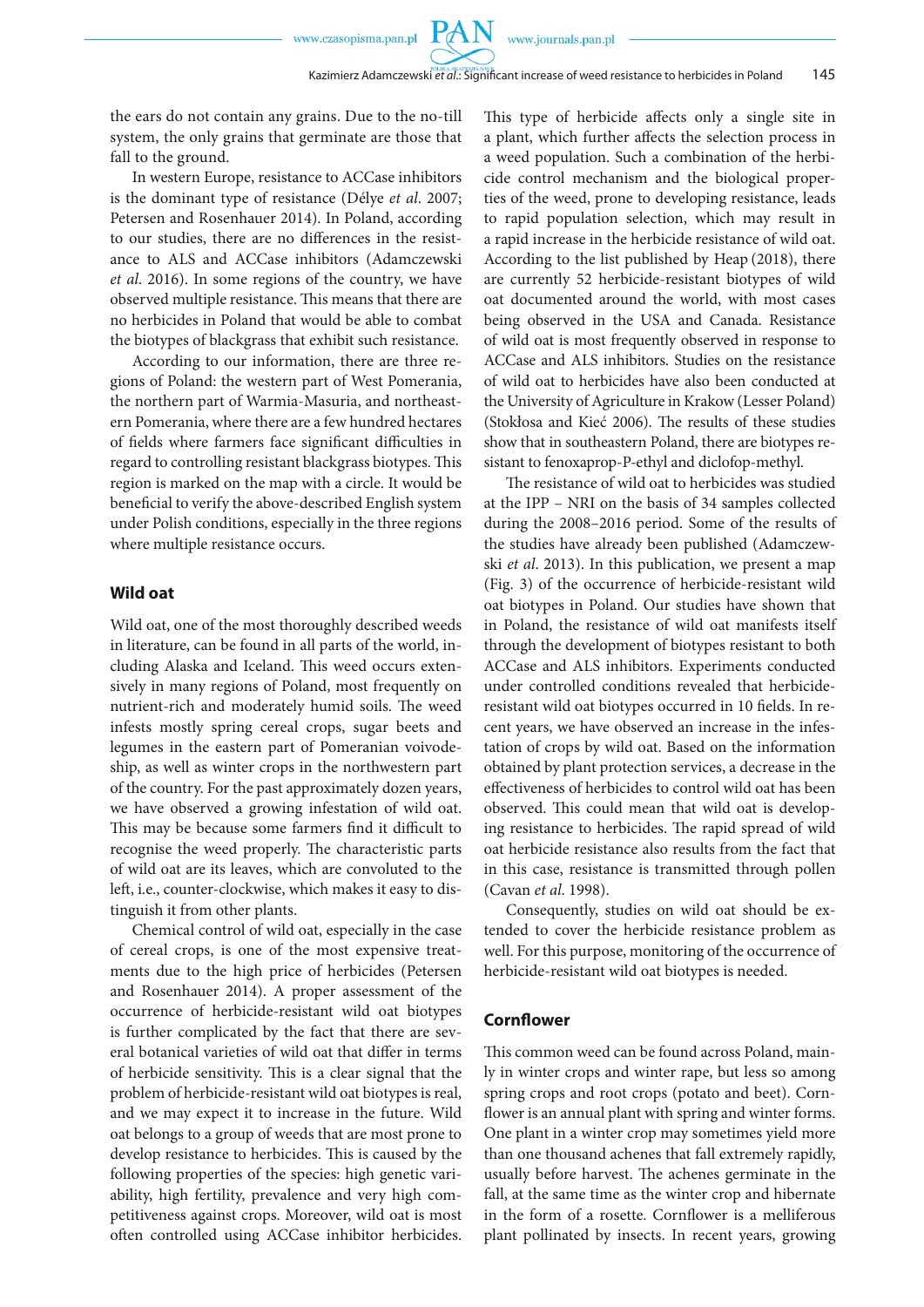



**Fig. 3.** Distribution of wild oat (*Avena fatua* L.) resistant biotypes to herbicides in Poland (the bigger the circle, the more cases of resistance)

infestation of winter crops by this weed species has been observed. Cornflower is a relatively tall plant, often reaching as high as 80 cm, which is equal to the height of winter wheat.

Those species of weeds that exhibit high fertility, i.e., those that easily reproduce, are the most prone to develop herbicide resistance. Cornflower belongs, without a doubt, to this group. The first information on the resistance of cornflower to chlorsulfuron in Poland was provided in 2008 (Marczewska-Kolasa and Rola 2008).

Due to its common and massive occurrence, cornflower needs to be controlled using chemical substances. For many years, weeds infesting winter crops have been controlled with sulfonylurea herbicides, such as tribenuron-methyl, chlorsulfuron, mesosulfuron + iodosulfuron and iodosulfuron.

Between 2006 and 2017, 48 samples of cornflower were collected from a winter wheat plantation. The samples were then used in a series of greenhouse experiments using several herbicides with different mechanisms of action. According to the results of our studies, cornflower biotypes resistant to tribenuronmethyl occurred in 23 fields. In addition, one biotype of cornflower resistant to dicamba was also found in the eastern part of West Pomeranian voivodeship. Some of the results of these studies have already been published (Adamczewski and Kierzek 2010; Adamczewski and Kierzek 2011). In this publication, we present a map (Fig. 4) of the occurrence of cornflower resistance in Poland. The highest number of resistant cornflower biotypes was found in northern Poland, in Warmia-Masuria, the eastern part of Pomerania and Lower Silesia. In addition, resistant cornflower biotypes were also found in Greater Poland. In general, the herbicide-resistant biotypes of cornflower occurred on farms that controlled dicotyledonous weeds with herbicides containing tribenuron-methyl, used minimal cultivation methods, and cultivated wheat in a monoculture or in short rotations.

The data obtained on the basis of these experiments show a difference in the resistance of cornflower biotypes to the studied herbicides. The biotypes resistant to ALS inhibitors were slightly more resistant to tribenuron-methyl than to chlorsulfuron. The studies also showed the occurrence of cross resistance to sulfonylurea herbicides among the resistant cornflower biotypes. The results of our studies confirm a scientific thesis that focused on the occurrence of chlorsulfuronresistant biotypes in Poland (Marczewska-Kolasa and Rola 2008). It is highly probable that the herbicideresistant biotypes of cornflower also occur in other regions of Poland and will constitute a significant difficulty for farmers in the coming years.

## **Scentless chamomile and field poppy**

Other weed species suspected of developing resistance to herbicides are field poppy and scentless chamomile. According to the information obtained from DowAgro-Science, Syngenta and ProCam, in some winter wheat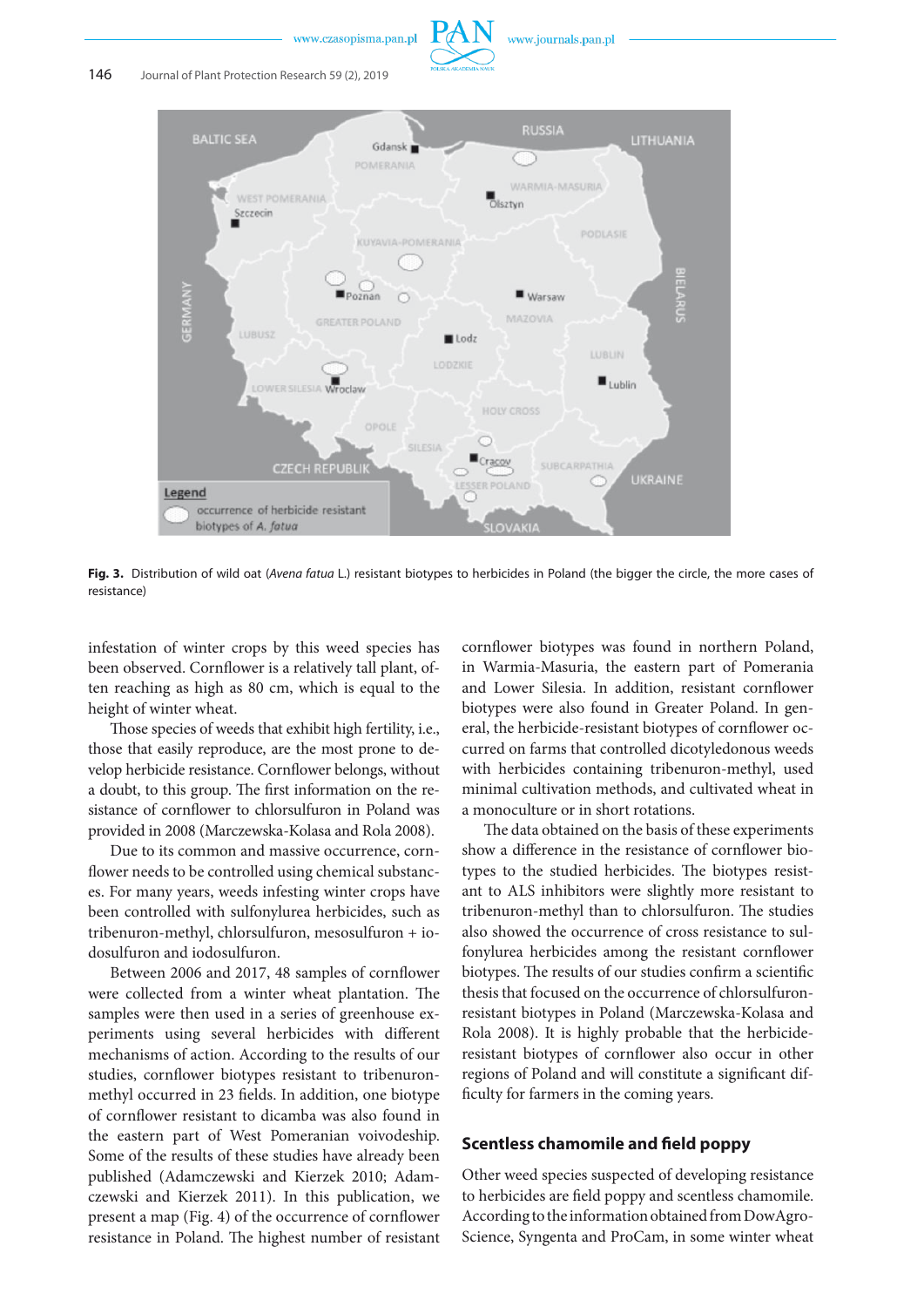$PA$ 

fields in Pomerania and Masuria, both field poppy and scentless chamomile responded poorly to the application of tribenuron-methyl. Between 2010 and 2016, 23 samples of scentless chamomile and 13 samples of field poppy were collected. The samples were later used in greenhouse experiments using tribenuron-methyl and MCPA + dicamba herbicides. Some of the results of these studies have already been published (Adamczewski *et al*. 2014). The greenhouse experiments conducted using these samples showed that four biotypes of scentless chamomile were resistant to tribenuronmethyl. Two samples of scentless chamomile were collected in the eastern part of Pomerania and another two in Warmia-Masuria. Tribenuron-methyl was not effective against the two samples of field poppy from Pomerania and the one sample from Warmia-Masuria. The data obtained from these experiments show that the resistance of the two weed species to tribenuronmethyl, although without any economic significance, constitutes evidence that herbicide resistance of weeds is a growing problem in Poland.

Herbicide resistance of field poppy and scentless chamomile has not received much attention in the available literature. This may result from the fact that scentless chamomile is a dangerous weed only in some parts of Europe (Poland, Germany, Great Britain) (Moss *et al.* 2011; Ulber *et al*. 2012; Tiede *et al*. 2014). German studies indicate the occurrence of an ALS mutation at positions Pro197 and Thr 574 in resistant biotypes of this weed (Ulber *et al*. 2012). Field poppy, on the other hand, is one of the most important crop weeds in southern and western Europe; consequently, there are more publications available on this subject. Most of these publications pertain to the molecular aspects of resistance (Claude *et al*. 1998; Cirujeda *et al*. 2001; Durán-Prado *et al*. 2004; Marshall *et al*. 2010; Torra *et al*. 2010). The above studies also show that herbicide-resistant biotypes of field poppy constitute a problem in Spain and Great Britain.

## **Fat hen and redroot amaranth**

The herbicide most commonly used to control weeds in sugar beet plantations is metamitron. This substance has been in use in Poland for almost 40 years. According to the information obtained from sugar beet plantations, the effectiveness of control of some species of dicotyledonous weeds, especially fat hen and redroot amaranth*,* has decreased in recent years. Consequently, between 2007 and 2016, 28 samples of fat hen and 22 samples of redroot amaranth were collected from a sugar beet plantation in Greater Poland. The collected seeds were used for greenhouse experiments to determine whether these biotypes were resistant to herbicides. In the first stage of the study, the following herbicides were applied at recommended doses: metamitron, chloridazon and phenmedipham + desmedifam. The experiments conducted with the collected samples



**Fig. 4.** Distribution of cornflower (*Centaurea cyanus* L.) resistant biotypes to herbicides in Poland (the bigger the circle, the more cases of resistance)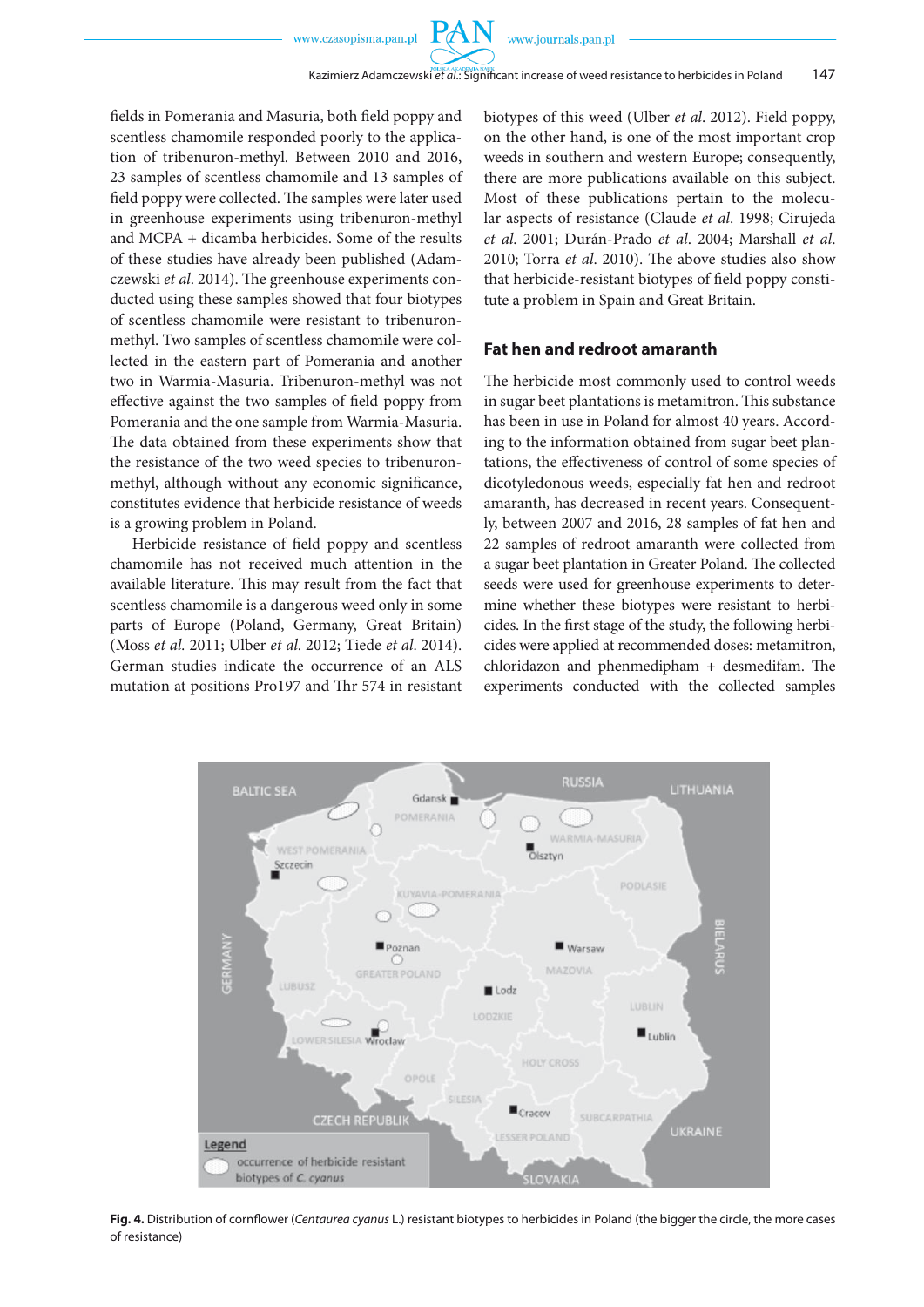

allowed us to select those biotypes against which metamitron was not effective. Four biotypes of fat hen and two biotypes of redroot amaranth qualified for further study. In the second stage of the study, metamitron was applied at the dose of  $0.625-20.0$  g · ha<sup>-1</sup>.

Some of the results of the study on the resistance of fat hen and redroot amaranth to metamitron have already been published (Adamczewski and Kierzek 2011). The level of resistance to metamitron varied across all four biotypes of fat hen. The data on the effective dose  $(ED_{50})$  show that in order to achieve 50% effectiveness in control of biotype 1 7,100  $g \cdot ha^{-1}$  of herbicide is required; for biotype 2 it was  $4,600 \text{ g} \cdot \text{ha}^{-1}$ and for biotype 3 it was 3,800 g · ha−1. The resistance index for these biotypes equalled, respectively, 4.4, 2.9 and 2.4. In the case of the herbicide-sensitive biotype, only 1,600 g · ha−1 of herbicide had to be applied to achieve 50% effectiveness. Biotype 4 was the least resistant, with  $ED_{50}$  of 2,900 g · ha<sup>-1</sup> and a resistance index of 1.8. In order for a biotype to be considered herbicide resistant, the resistance index should exceed 2; consequently, this biotype was not deemed to be herbicide resistant. The results obtained in the studies show that fat hen is becoming increasingly resistant to metamitron. Studies conducted in Belgium (Mechant *et al*. 2007; Mechant *et al*. 2008) also point to a varied level of resistance to metamitron among the biotypes of fat hen in sugar beet plantations.

Only two out of 22 samples of redroot amaranth collected from a sugar beet plantation showed resistance to metamitron. These samples were collected in Greater Poland voivodeship. The remaining samples exhibited sensitivity to metamitron. In the case of resistant redroot amaranth biotypes, between 5,600 and 8,100 g · ha<sup>-1</sup> of metamitron had to be applied to achieve 50% effective control, whereas in the case of herbicidesensitive biotypes, this amount was only  $1,100 \text{ g} \cdot \text{ha}^{-1}$ . The resistance index of the herbicide-resistant biotypes ranged from 5.1 to 7.4.

Metamitron disturbs the photosynthetic process of a plant at the photosystem II level. The mechanism of metamitron is quite similar to the mechanism of atrazine. Multiyear corn weed treatments using atrazine resulted in the development of biotypes of fat hen and redroot amaranth resistant to this herbicide (PSII inhibitor). After atrazine was banned, it was expected that resistant biotypes would no longer be a problem. However, the occurrence of metamitron-resistant biotypes of these species in sugar beet plantations shows that the gene responsible for their resistance to PSII inhibitors is still present in the environment and becomes active under favourable conditions. This result is related to the fact that the resistance mechanism of these weed species to atrazine and metamitron is similar.

#### **Horseweed**

Glyphosate has become the world's most widely used herbicide since it was first introduced in 1974. Glyphosate resistance in weeds was first reported in a population of rigid ryegrass (*Lolium rigidum* Gaud.) in 1995 in Australia. Currently in the USA, the glyphosate resistance of weeds is related to the cultivation of transgenic plants (Duke and Powles 2008). In Poland, the occurrence of horseweed resistant to glyphosate has only been found on railway tracks (Adamczewski *et al*. 2011).

# **Conclusions**

In recent years, an increase in the occurrence of herbicide-resistant weed biotypes has been observed. Not only has the number of resistant species increased, but the area where such biotypes can be found has expanded. The occurrence of some resistant biotypes, such as loose silky-bent, blackgrass and cornflower, constitutes a significant economic problem for agriculture. A biotype of loose silky-bent resistant to sulfonylurea herbicides has been observed across the country. Resistance of loose silky-bent was found in 261 samples, i.e., in 52.4% of the fields under study. Resistance to ACCase inhibitors was observed in 18 fields, and resistance to PSII inhibitors was found in 12 fields, which translates to 3.6 and 2.4%, respectively, of the fields under study. It has been estimated that the herbicide-resistant biotypes of loose silky-bent can be found across an area of approx. 0.5 m million ha.

The area where resistant biotypes of blackgrass occur is also increasing. The fast-growing multiple resistance of blackgrass to ACCase and ALS inhibitors is a very dangerous phenomenon. As a consequence, there are no herbicides that can be used to control the resistant biotypes of this weed in both winter wheat and winter rape. The only way to effectively reduce the population of resistant biotypes of blackgrass would be through the discontinuation of no-till farming and reversion to ploughing. The herbicide resistance of wild oat has not received sufficient attention. This may result from the fact that farmers tend to ignore this type of weed in their fields. The studies confirmed the occurrence of wild oat biotypes that are resistant to ACCase and ALS inhibitors.

 In the case of cornflower, there are also some biotypes that exhibit cross resistance to ALS inhibitors, i.e., to chlorsulfuron and tribenuron-methyl. The level of cornflower resistance to ALS inhibitors is very high, which indicates a very high risk for winter crops that are often treated with sulfonylurea herbicides. In northeastern Poland, the occurrence of herbicide-resistant biotypes of scentless chamomile and field poppy was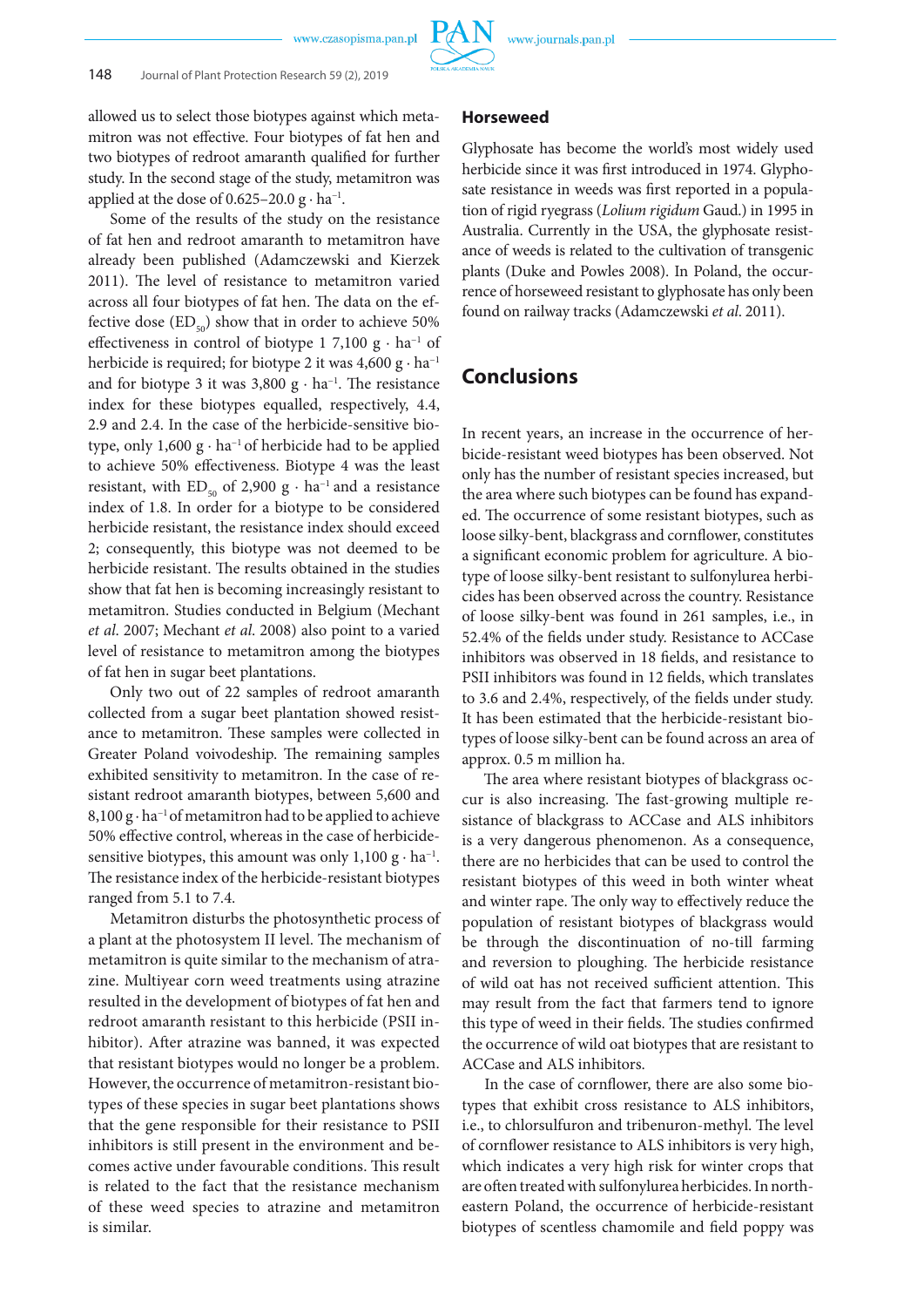observed. The biotypes were found to be resistant to tribenuron-methyl. This is the first recorded case of herbicide resistance for these two weed species in Poland. Although this finding does not have any current economic significance, it is more evidence of the growing problem of herbicide resistance of weeds in Poland.

Metamitron (PSII inhibitor)-resistant fat hen and redroot amaranth biotypes have been found in sugar beet plantations. This is because the mechanism of resistance to metamitron and atrazine, which have been used in corn fields in Poland for decades, is similar. This finding indicates that the gene responsible for weed resistance to PSII inhibitors is present in the environment and may become active under favourable conditions.

The increasing occurrence of weed populations worldwide with resistance to multiple site-of-action herbicides will inevitably require more knowledge, planning, costs, time and risk by growers than in the past. Many researchers provide some crucial herbicide-resistant weed management practices (Shaner and Beckie 2014; Beckie and Harker 2017). In the coming years, herbicide-resistant weeds will be a growing challenge that scientists, advisors and farmers in Poland and other areas will have to face.

#### **References**

- Adamczewski K., Kierzek R. 2007. Występowanie biotypów miotły zbożowej (*Apera spica-venti* L*.*) odpornych na herbicydy sulfonylomocznikowe [Geographical distribution of *Aprea spicea vent*i L. resistance to sulfonyolurea herbicides]. Progress in Plant Protection/Postępy w Ochronie Roślin 47 (3): 333–340. (in Polish, with English summary)
- Adamczewski K., Kierzek R. 2011. Problem odporności chwastów na herbicydy w Polsce [Weeds resistance problem in Poland]. Progress in Plant Protection/Postępy w Ochronie Roślin 51 (4): 1665–1674. (in Polish, with English summary)
- Adamczewski K., Matysiak K. 2009. Niektóre aspekty z biologii *Apera spica-venti* (L.) [Some biological aspects of *Apera spica-venti* (L.) P.B.]. Pamiętnik Puławski 150: 285–290. (in Polish, with English summary)
- Adamczewski K., Kierzek R. 2010. Chaber bławatek (*C. cyanus* L.) odporny na inhibitory ALS (herbicydy sulfonylomocznikowe) [Cornflower (*Centaurea cyanus* L.) cross resistant on als inhibitors]. Progress in Plant Protection/Postępy w Ochronie Roślin 50 (1): 287–290. (in Polish, with English summary)
- Adamczewski K., Kierzek R. 2011. Mechanizm odporności chabra bławatka (*Centaurea cyanus* L.) na herbicydy sulfonylomocznikowe [Mechanism of resistance to sulfonylurea herbicides of *Centaurea cyanus* L. biotypes cross-resistant]. Progress in Plant Protection/Postępy w Ochronie Roślin 51 (1): 317–324.
- Adamczewski K., Kierzek R., Matysiak K. 2011. Przymiotno kandyjskie (*Conyza canadensis*) odporne na glifosat [Horseweed (*Conyza canadensis* L.) glyphosate resistant]. Progress in Plant Protection/Postępy w Ochronie Roślin 51 (4): 1675–1682. (in Polish, with English summary)
- Adamczewski K., Kierzek R., Matysiak K. 2013. Wild oat (*Avena fatua* L.) biotypes resistant to acetolactate and acetylo-CoA

carboxylase inhibitors in Poland. Plant Soil Environment 59 (9): 432–437. DOI: https://doi.org/10.17221/177/2013-PSE

- Adamczewski K., Kierzek R., Matysiak K. 2014. Biotypes of scentless chamomile *Matricaria maritima* (L.) ssp. *inodora* (L.) Dostal and common poppy *Papaver rhoeas* (L.) resistant to tribenuron methyl, in Poland. Journal of Plant Protection Research 54 (4): 401–406. DOI: https://doi.org/10.2478/ jppr-2014-0060
- Adamczewski K., Kierzek R., Matysiak K. 2016. Multiple resistance to acetolactate synthase (ALS)- and acetyl-coenzyme A carboxylase (ACCase)-inhibiting herbicides in blackgrass (*Alopecurus myosuroides* Huds.) populations from Poland. Journal of Plant Protection Research 56 (4) : 402–410. DOI: https://doi.org/10.1515/jppr-2016-0059
- Adamczewski K., Matysiak K. 2010. Odporne biotypy miotły zbożowej (*Apera spica-venti* L.) na inhibitory karboksylazy acetylo CoA (ACCase) [Silky bentgrass (*Apera spica-venti* L.) resistant biotypes to ACCase inhibitor herbicides]. Progress in Plant Protection/Postępy w ochronie roślin 50 (1): 291–296. (in Polish, with English summary)
- Adamczewski K., Matysiak K. 2012. The mechanism of resistance to ALS inhibiting herbicides in biotypes of wind bent grass (*Apera spica-venti* L.) with cross and multiple resistance. Polish Journal of Agronomy 10: 3–8.
- Adamczewski K., Matysiak K., Kierzek R. 2017. Występowanie biotypów miotły zbożowej (*Apera spica-venti* L.) odpornej na isoproturon. Fragmenta Agronomica 34 (3): 7–13.
- Adamczewski K., Wagner J., Kierzek R. 2010. The quantifcation of the target-side resistance to mesosulfuron/iodosulfuron in a black-grass (*Alopecurus myosuroides* Huds.) biotype with Pro197-to-His mutation from a winter wheat field in Poland using pot test and Petri dish assay. p. 24. In: Proceedings of the 15th European Weed Research Society Symposium, 12–15 June 2010, Kaposvár, Hungary, 337 pp.
- Beckie H.J., Harker K.N. 2017. Our top 10 herbicide-resistant weed management practices. Pest Management Science 73 (6): 1045–1052. DOI: https://doi.org/10.1002/ps.4543
- Beckie H.J., Thomas A.G., Légère A., Kelner D.J., Van Acker R.C., Meers S. 1999. Nature, occurrence, and cost of herbicide-resistant wild oat (*Avena fatua*) in small-grain production areas. Weed Technology 13 (3): 612–625. DOI: https:// doi.org/10.1017/S0890037X00046297
- Busi R., Yu Q., Barrett-Lennard R., Powles S. 2009. Pollenmediated gene flow in *Lolium rigidum* over long distance. p. 339−443. In: Proceedings of XIII-eme Colloque International sur la Biologie des Mauvaises Herbes, 8–10 September 2009, Dijon, France.
- Cavan G., Biss P., Moss S.R. 1998. Herbicide resistance and gene flow in wild-oats (*Avena fatua* and *Avena sterilis* ssp. *ludoviciana*). Annals of Applied Biology 133 (2): 207–217. DOI: https://doi.org/10.1111/j.1744-7348.1998.tb05821.x
- Cavan G., Cussans J., Moss S.R. 2000. Modelling different cultivation and herbicide strategies for their effect on herbicide resistance in *Alopecurus myosuroides.* Weed Research 40 (6): 561–568. DOI: https://doi.org/10.1046/j.1365-3180 .2000.00211.x
- Chauvel B., Guillemin J.P., Colbach N., Gasquez J. 2001. Evaluation of cropping systems for management of herbicideresistant populations of blackgrass (*Alopecurus myosuroides*  Huds.). Crop Protection 20 (2): 127–137. DOI:10.1016/ S0261-2194(00)00065-X
- Cirujeda A., Recasens J., Tabernet A. 2001. A qualitative quicktest for detection of herbicide resistance to tribenuron in *Papaver rhoeas.* Weed Research 41 (6): 523–534. DOI: https://doi.org/10.1046/j.1365-3180.2001.00255.x
- Claude J.P., Gabard J., De Prado R., Taberner A. 1998. An ALS-resistant population of *Papaver rhoeas* in Spain. p. 141–147. In: Proceedings of Compte Rendu XVII Conference Columa, Journees Internationales sur la Lutte contre les Mauvaises Herbes, ANPP. Montpelier, France.